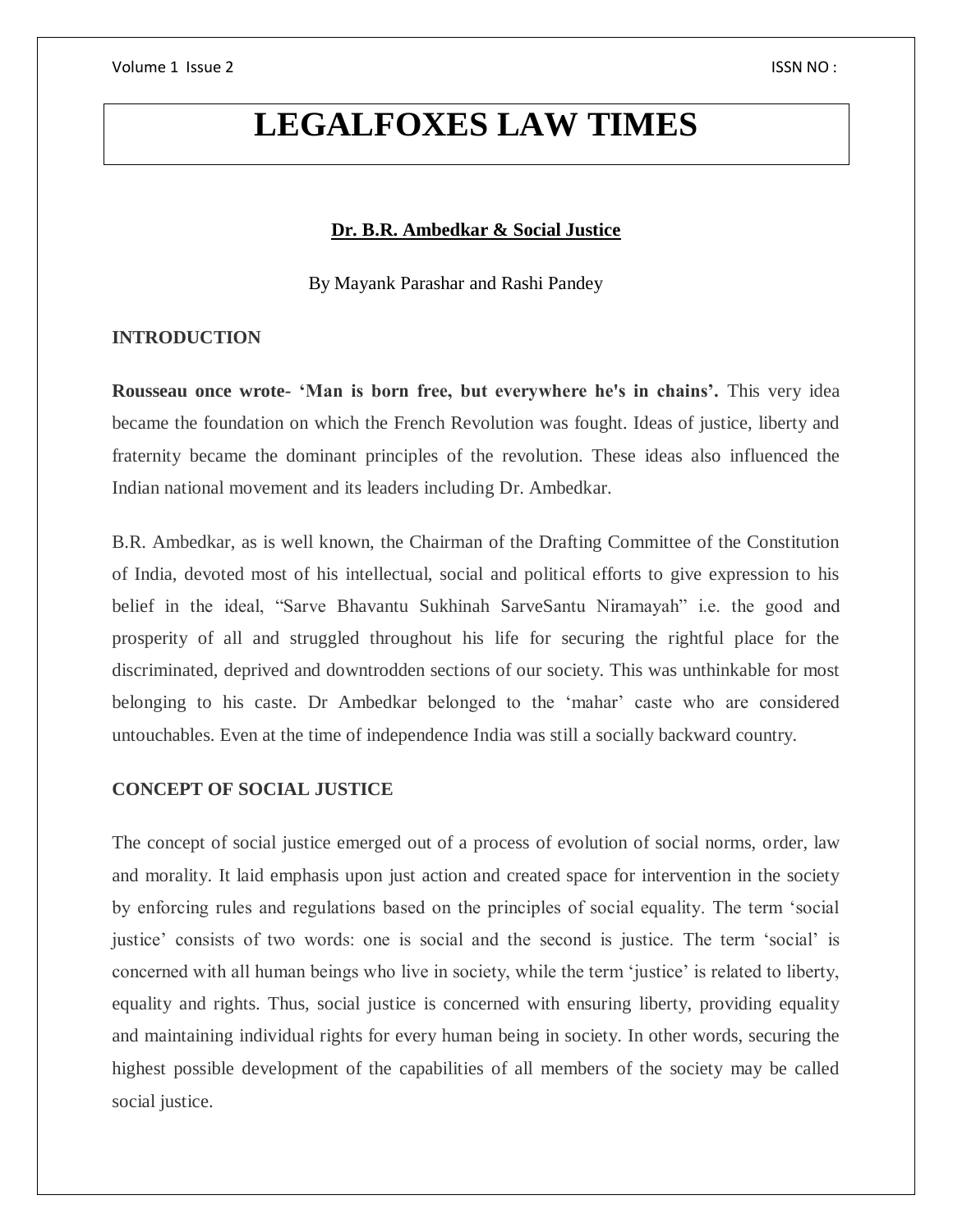### Volume 1 Issue 2 ISSN NO :

Being a multi-dimensional concept, social justice has been viewed by scholars of law, philosophy and political science differently. The term is quite comprehensive. Social justice is a bundle of rights; it is the balancing wheel between the haves and have-nots. One of the most disturbing facets of Indian society was the caste system. It is unfortunate that even sixty years after independence social justice is still a distant dream not within the reach of the masses .The Schedule Castes, Schedule Tribes and women under the traditional Hindu Caste hierarchy had suffered for centuries without education and opportunities for advancement in life. Social justice is compensatory justice to offset the accumulated disabilities suffered by these historically disadvantaged sections of society and absorb them educationally and occupationally in the mainstream of national life.

# **AMBEDKAR'S VISION OF SOCIAL JUSTICE**

According to the Ambedkar's vision , the term "social justice" is based upon equality, liberty and fraternity of all human beings. The aim of social justice is to remove all kinds of inequalities based upon caste, race, sex, power, position and wealth. The social justice brings equal distribution of the social, political and economical resources of the community.

Systematic discrimination was widely prevalent and practised. This was one of the cardinal principles which shaped Dr Ambedkars fight for justice. He knew that as a society which had cultivated a certain mindset for hundreds of generations, it would be difficult if not impossible to do away with caste. In light of the above he devised a system of reservation to allow equal access and opportunities to all.

This view was different from Gandhi who viewed only untouchability as a problem and not the whole caste system. Gandhi wanted to eradicate untouchability but did not fully open discussion on how to ensure equal opportunity. Dr. Ambedkar did not agree with this view. He believed that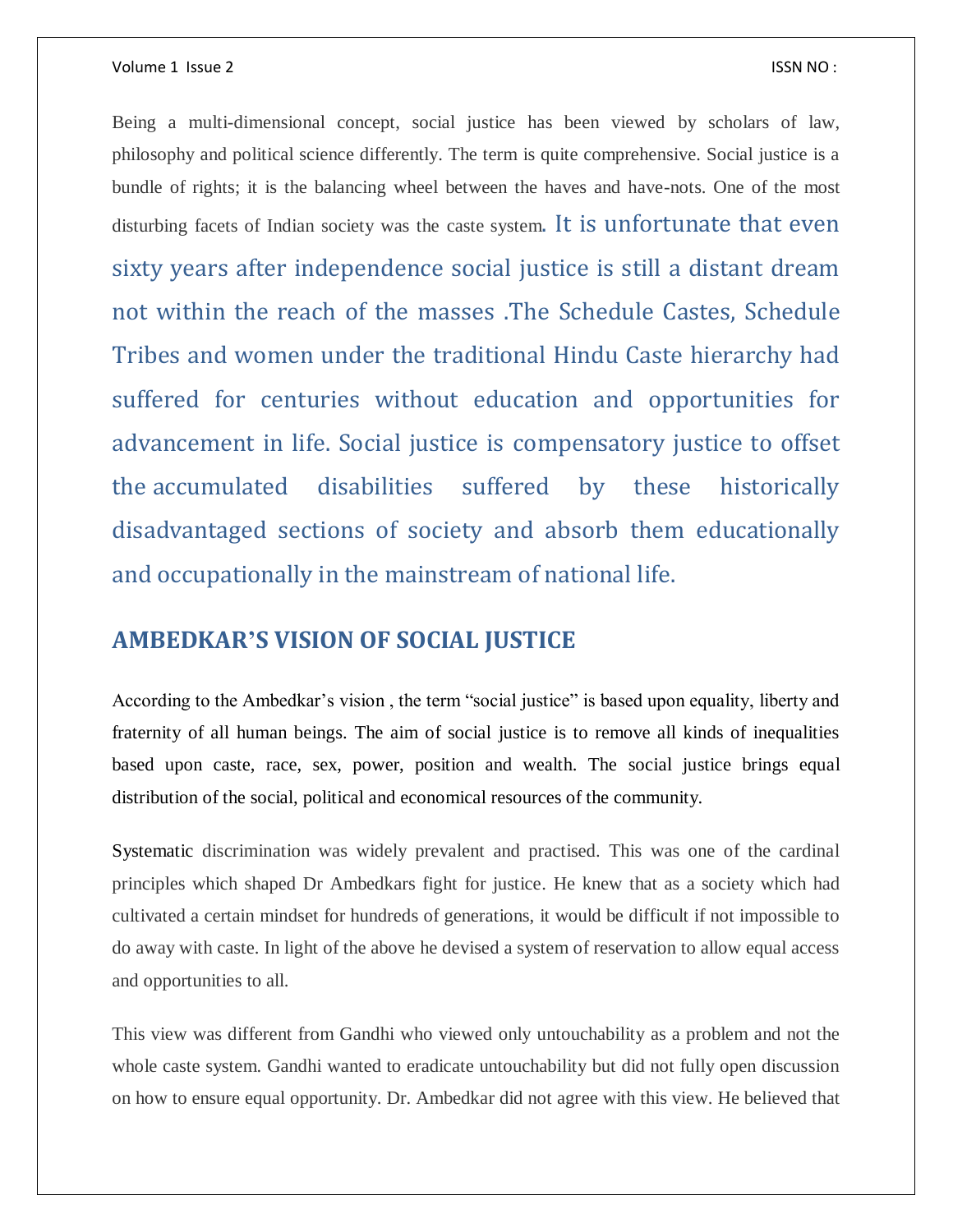#### Volume 1 Issue 2 ISSN NO :

as long as there were castes there would be outcastes. As long as the caste system existed there would be a hierarchy. His vision was a society where there were channels for everyone to access opportunities equally. Dr Ambedkar had a clear vision regarding social justice- he was deeply influenced by ideas of liberty, equality and fraternity. He envisioned a society wherein no one would be destined to a miserable fate because of the chance of birth and everyone would have equal opportunities. Dr Ambedkar's views can be found imprinted in our constitution. He also said that legal, political justice or rights are conterminous with social rights.

When speaking of Dr Ambedkar one must not only understand his views but also the person he was. He was more than a person who drafted the constitution. He was the foremost leader of the lower castes in India. If it wasn't for him there may not have been a unified movement for the betterment of Indian society. Not only was he a leader but as an educated leader, he also stood an example to the lower castes about the opportunities which were lost them. One of the most crucial ways through which a system of suppressing the lower castes continued so effectively for years was the denial of knowledge. Before anything else his first task was to help the lower castes realise their predicament and streamline a discourse around it asking for rights. Furthermore he was not only against the caste system but the religion which propagated it. Dr. Ambedkar was a very logical, critical man who refused to be lulled into silence by ideas of religion. He questioned all aspects of religion which encouraged hierarchy that was favourable to some but not to others. He tried to achieve social justice and social democracy in terms of one man-one value. He treated social justice as a true basis for patriotism and nationalism. His view on social justice was to remove man-made inequalities of all shades through law, morality and public conscience, he stood for justice for a sustainable society.

### **AMBEDKAR'S VISION OF SOCIAL JUSTICE RELATED TO WOMEN**

Dr. B.R. Ambedkar, being a philanthropic, kind and generous social reformer was much moved with the pitiable and pathetic condition and low status of women in society and he was a torch bearer in the direction of social uplift of women generally and Hindu women specially. Ambedkar chooses his social reform approach only after understanding the reality of the status of women.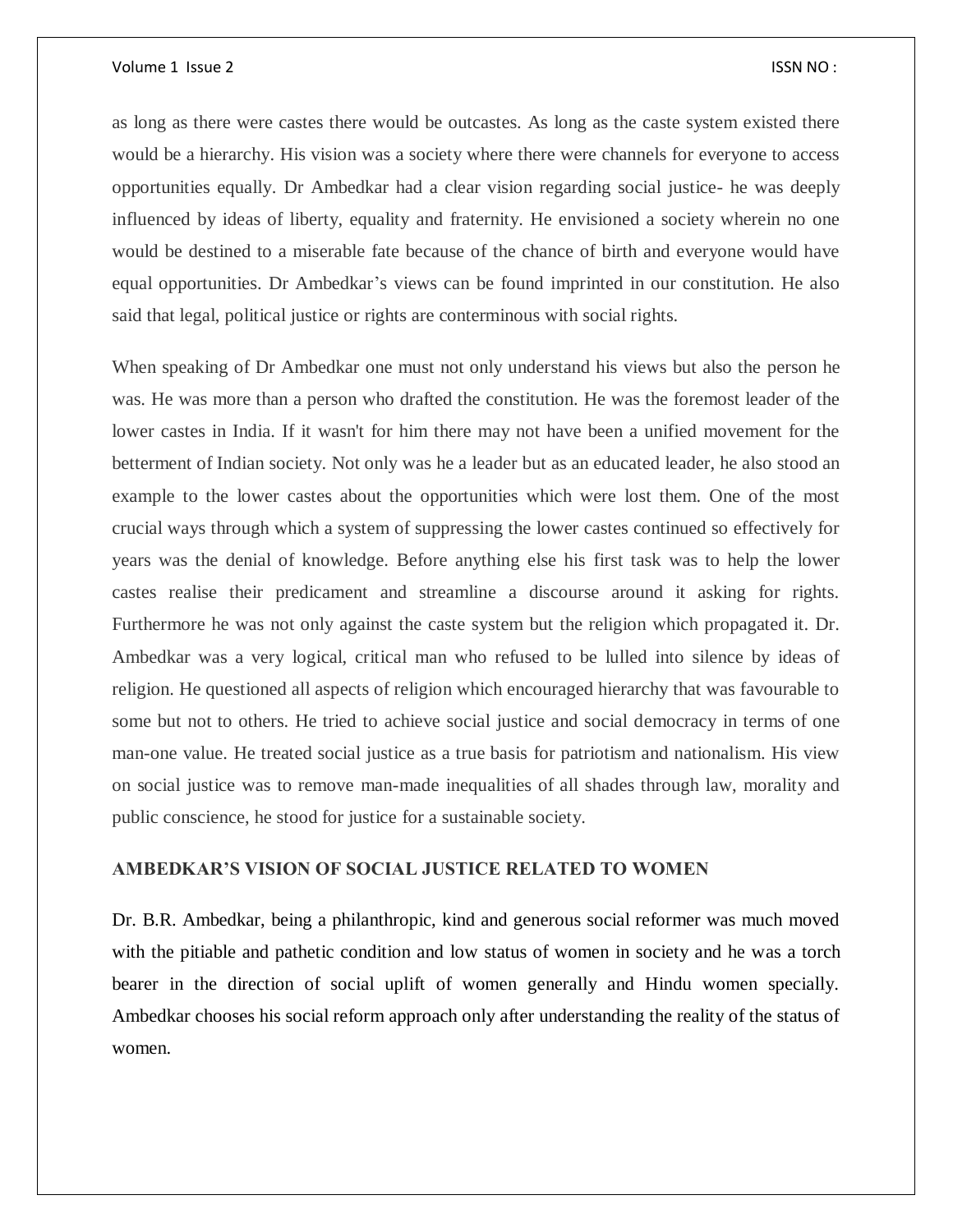### Volume 1 Issue 2 ISSN NO :

Dr. Ambedkar was of the opinion that the Hindu women are tied with bandage of superstitious which they can till their death. The reforms introduced by Dr. Ambedkar through 'Hindu code Bill' have been adhered to and have been accepted by the large. He by codifying by Hindu law in respect of marriage, divorce and succession, rationalized and restored the dignity to women. It is needless to say, the bill was the part of social engineering via law, sharp criticism of this Bill in and outside parliament led many to belief that it might inflict heavy damages on the Hindu society.Ambedkar impartially concentrates on Muslim women also. Ambedkar comments are sharp in saying " Purdah" deprives Muslim women of mental and moral nourishment. The segregation from outer world makes them engage in their minds in petty family quarrels which develop narrow outlook.

They are also responsible for inculcating these wrong notions learnt by them through baseless traditions and preaching of the shastras in the budding mind of their off spring. She has been used just like a machine for procreation. It has also been mentioned in Hindu Shastras that women is the bond slave of her father when she is young to her husband when she is middle aged and to her son when she is mother. According to Ambedkar, women were treated as mere tools to bear the burdens of the family, restricted to the role of bearing children and fulfilling duties of a wife or mother any. They have to face discrimination on gender basisand because of this availability of equal opportunity for remains a dream of them.

### **CONCLUSION**

The fundamental meaning of this concept of "Social Justice" is to bring a just society. The main objective of this concept is to uplift the women, Scheduled Castes and Scheduled Tribes in the society and pull them to the main stream of the society. This concept also prevents unjust enrichment at the cost of the weaker sections. So far as Dr. B.R. Ambedkar vision of 'Social Justice' is concerned, he sacrificed his whole life for the amelioration of the women, Scheduled Castes and Scheduled Tribes in the society. Thus Dr. Baba Saheb Ambedkar created a social revolution by awaking the women, Scheduled Castes and Scheduled Tribes and breaking all social values based on Hindu Social System.

Dr Ambedkar's views can be summarised as given below-